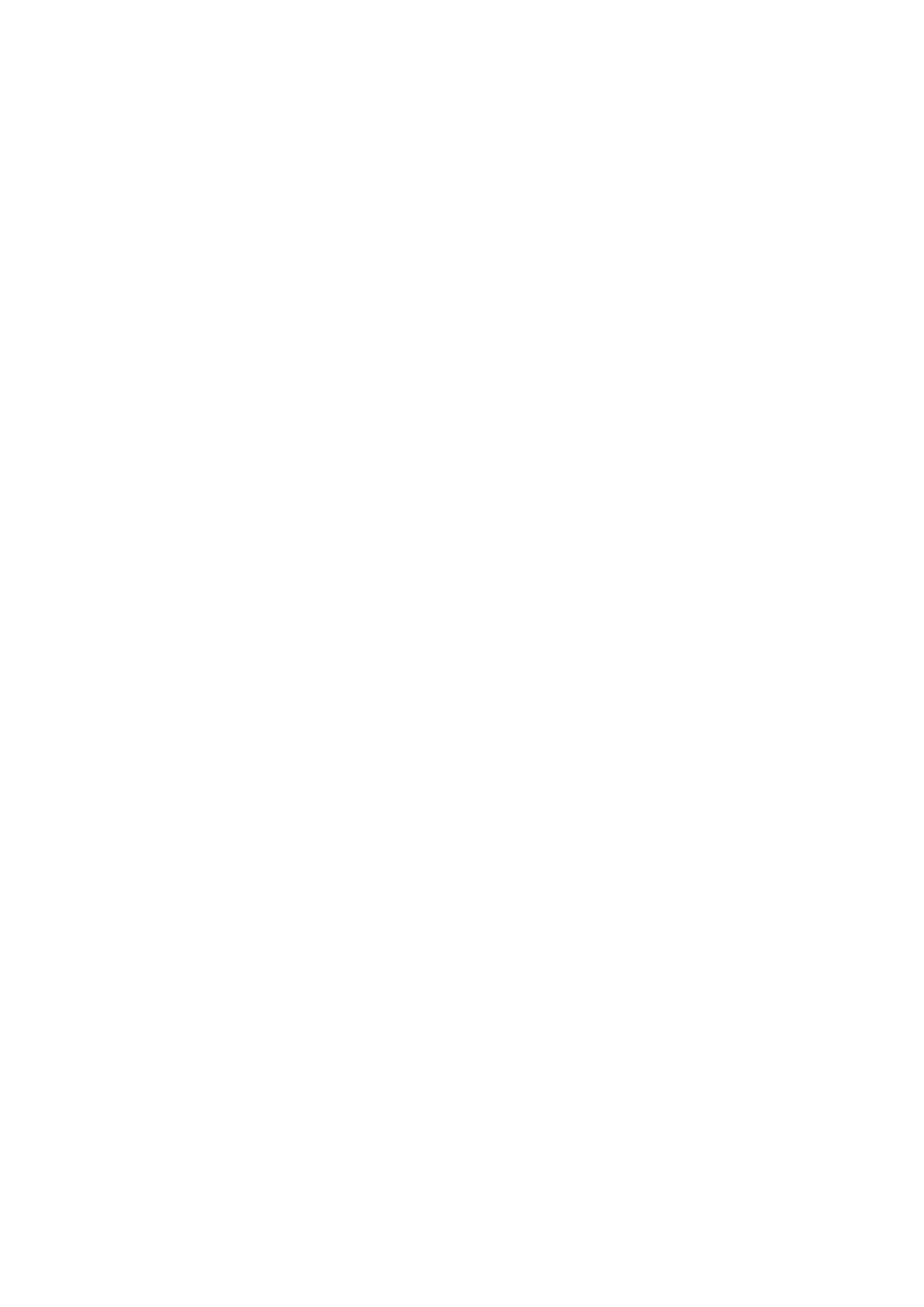# Weather Louvre Test L.033HF

#### **Carried out for:**

## **nv RENSON Sunprotection-Projects sa** Maalbeekstraat 10

8790 Waregem Belgium

Contract: **Final Report 60554/5**

Date: **27 November 2018**

Issued by: **BSRIA Limited** Old Bracknell Lane West, Bracknell, Berkshire RG12 7AH UK

Telephone: +44 (0)1344 465600

Fax: +44 (0)1344 465626

E: bsria@bsria.co.uk W: [www.bsria.co.uk](http://www.bsria.co.uk/)

| Compiled by:                   | Approved by:                          |  |  |
|--------------------------------|---------------------------------------|--|--|
| Name: Andrew Freeth            | Name: Mark Roper                      |  |  |
| Title:<br>Senior Test Engineer | <b>Title:</b> Principal Test Engineer |  |  |

#### *DISCLAIMER*

*This report must not be reproduced except in full without the written approval of an executive director of BSRIA. It is only intended to be used within the context described in the text.*

*This report has been prepared by BSRIA Limited, with reasonable skill, care and diligence in accordance with BSRIA's Quality Assurance and within the scope of our Terms and Conditions of Business.*

*This report is confidential to the client and we accept no responsibility of whatsoever nature to third parties to whom this report, or any part thereof, is made known. Any such party relies on the report at its own risk.*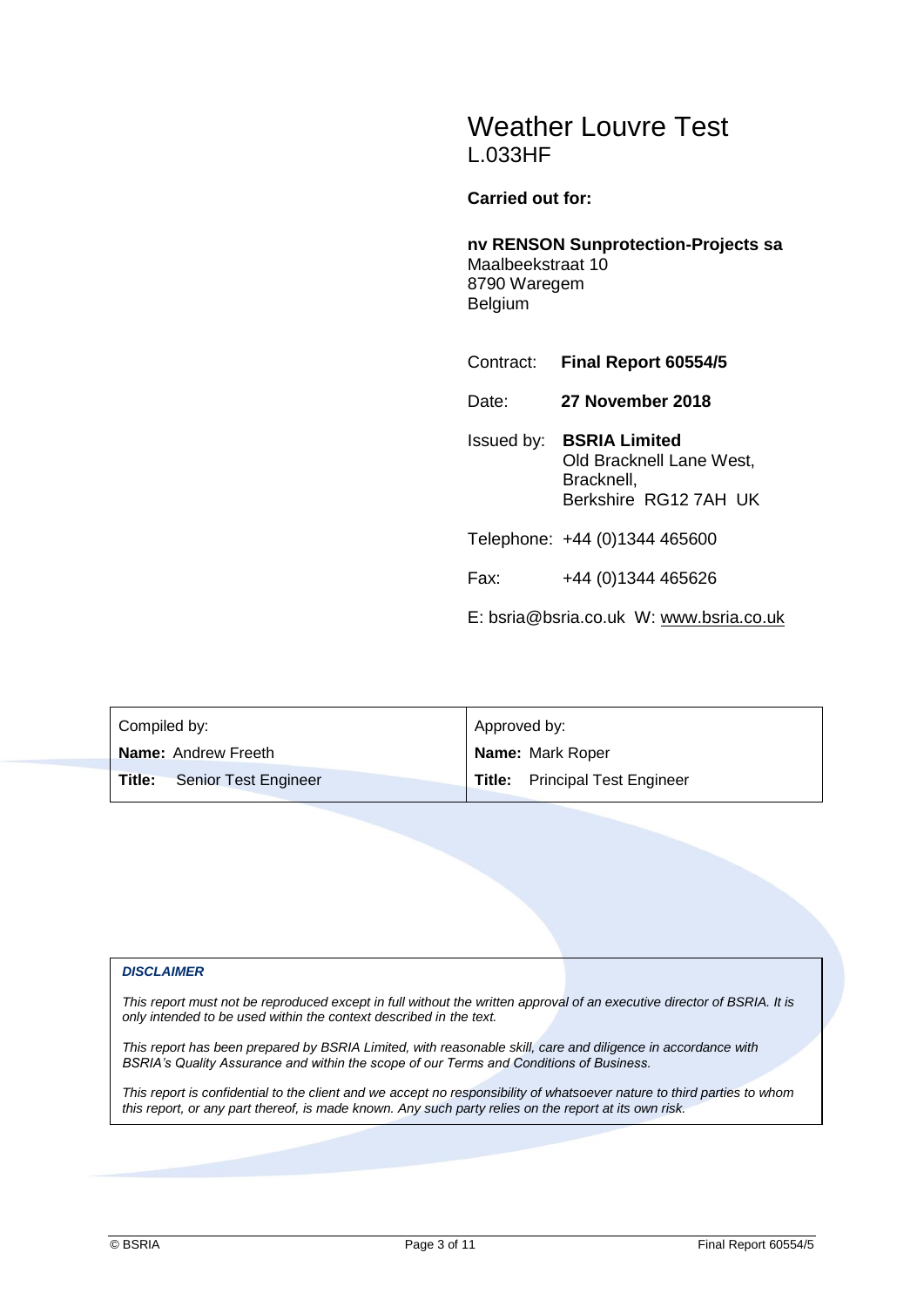# **CONTENTS**

| $1 \quad \blacksquare$ |                             |  |  |  |  |  |
|------------------------|-----------------------------|--|--|--|--|--|
|                        |                             |  |  |  |  |  |
| 2                      |                             |  |  |  |  |  |
|                        | 2.1<br>$2.2^{\circ}$<br>2.3 |  |  |  |  |  |
| 3                      |                             |  |  |  |  |  |
|                        | 3.2<br>3.3                  |  |  |  |  |  |

## **APPENDICES**

# **FIGURES**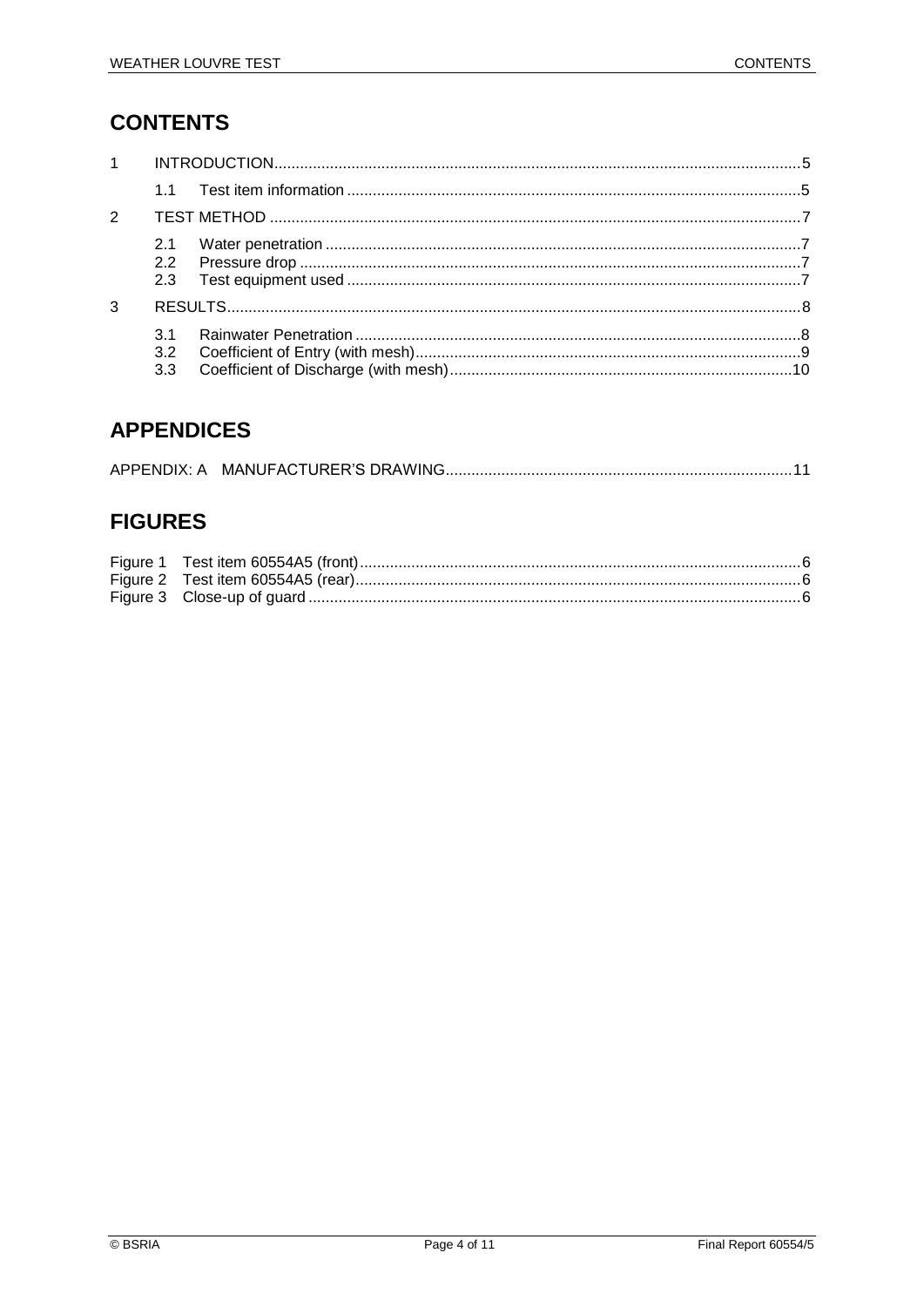# <span id="page-4-0"></span>**1 INTRODUCTION**

This report concerns tests conducted on a louvre to determine the Rainwater Penetration and the Pressure Drop versus Airflow Curves, with the associated Coefficients of Discharge and Entry, using the test methods contained within EN 13030:2001. It should be noted that BS EN 13030:2001 simply provides a method for testing and rating louvre samples, there are no minimum permitted values or recommendations for louvre performance.

The work was commissioned by nv RENSON Sunprotection-Projects sa and was carried out at BSRIA North, Preston on 12 October 2017 and 9 February 2018.

#### **Items received for test**

| <b>Test Item</b> | <b>BSRIA ID</b> |  |
|------------------|-----------------|--|
| L.033HF          | 60554A5         |  |

#### <span id="page-4-1"></span>**1.1 TEST ITEM INFORMATION**

| Contract                 | 60554                               |
|--------------------------|-------------------------------------|
| <b>Date</b>              | $4 - 10 - 17$                       |
| <b>Manufacturer</b>      | nv RENSON Sunprotection-Projects sa |
| <b>Louvre Model</b>      | L.033HF (insect mesh)               |
| <b>Material</b>          | Aluminium                           |
| <b>Painted</b>           | <b>No</b>                           |
| <b>Core Area Height</b>  | 1000 mm                             |
| <b>Core Area Width</b>   | 990 mm                              |
| <b>Blade Pack Depth</b>  | 20.4 mm                             |
| <b>Frame Depth</b>       | 34 mm                               |
| No. of Blades            | 30                                  |
| <b>Blade Pitch</b>       | 33 mm                               |
| <b>Blade Angle</b>       | 30° approx.                         |
| No. of Banks             | $\mathbf{1}$                        |
| <b>Guard Type</b>        | Insect                              |
| <b>Guard Spacing</b>     | $10 \text{ mm}$                     |
| <b>Side Channels</b>     | <b>No</b>                           |
| <b>Water Drip Tray</b>   | Yes                                 |
| <b>Blade Orientation</b> | Horizontal                          |

**Note:** Weather louvre core area - product of the minimum height H and minimum width W of the front opening in the weather louvre assembly with the louvre blades removed Blade Pack Depth refers to the distance from front of first bank to rear of last bank.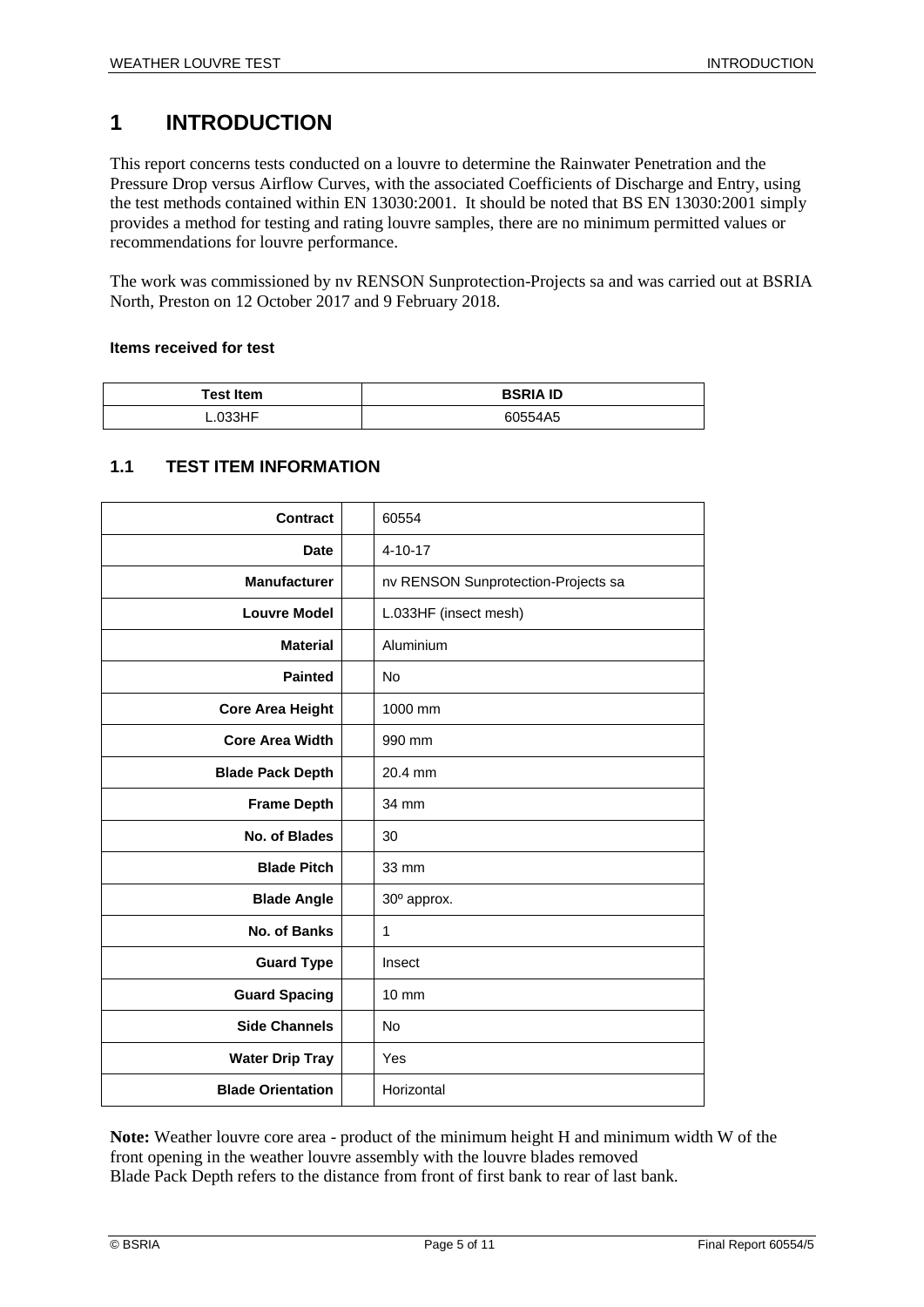## <span id="page-5-1"></span><span id="page-5-0"></span>**Figure 1 Test item 60554A5 (front) Figure 2 Test item 60554A5 (rear)**



<span id="page-5-2"></span>**Figure 3 Close-up of guard**

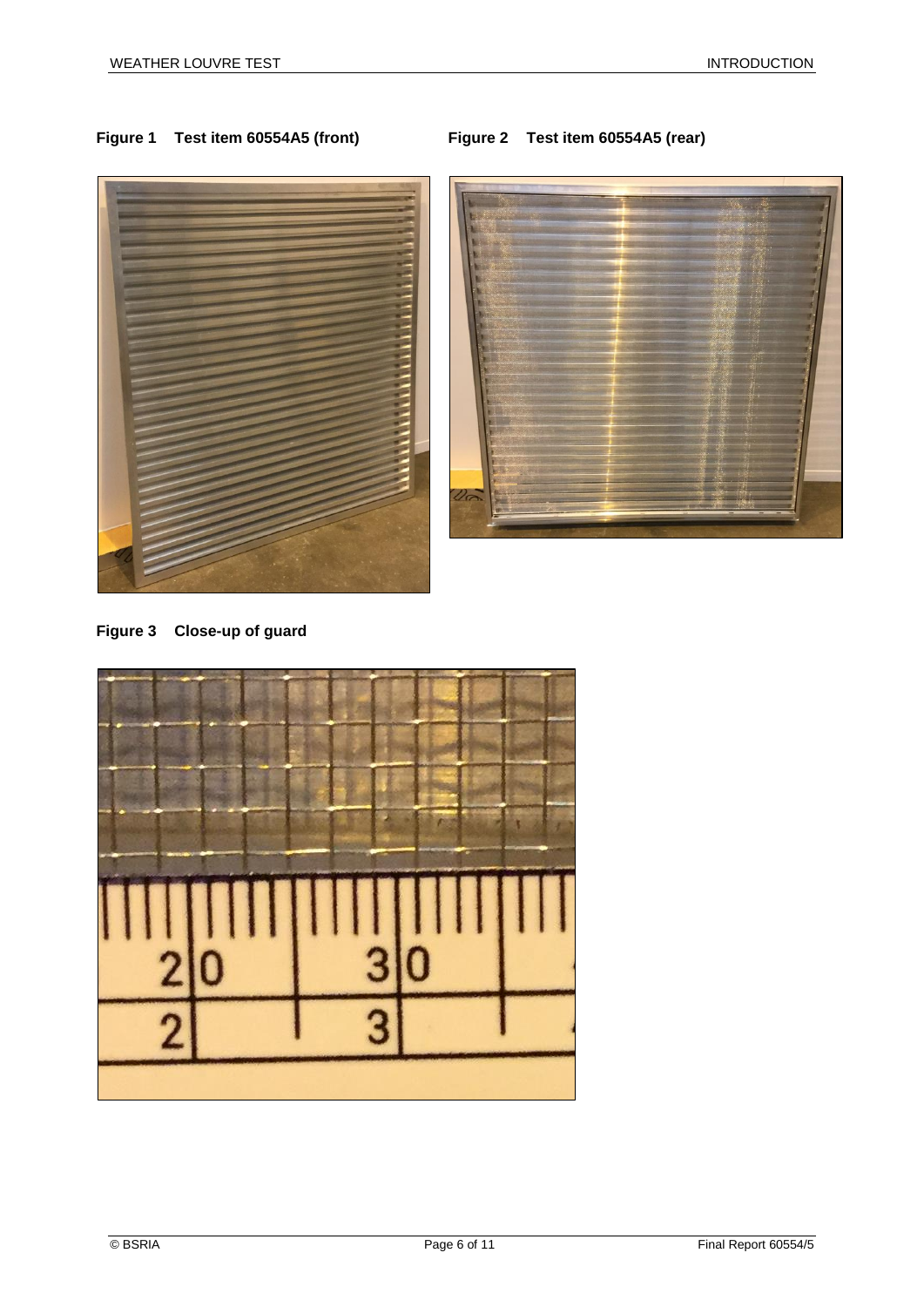## <span id="page-6-0"></span>**2 TEST METHOD**

A schematic representation of the rig used during testing



<span id="page-6-1"></span>The test comprises of two parts:

#### **2.1 WATER PENETRATION**

The weather louvre is subjected to fan driven wind at a speed of 13 m/s and water sprayed as rainfall at a rate of 75 l/h. In addition to the simulated wind and rain, air is drawn through the louvre at various set velocities (0, 0.5, 1.0, 1.5, 2.0, 2.5, 3.0 and 3.5 m/s).

Each test is preceded by a suitable 'pre-test' soak which is typically around 30 minutes. Each test is run until the results become stable, and in any case, for a minimum of 30 minutes.

The penetrated water is collected in the collection duct and is measured and recorded against time elapsed.

<span id="page-6-2"></span>A range of measurements are taken to give the characteristic curve for the test louvre.

#### **2.2 PRESSURE DROP**

For this test, the Aerodynamic Measuring Section (AMS) is separated from the main rig. The louvre is then mounted in the upstream opening of the AMS.

Pressure tappings in the plenum walls of the AMS allow measurement of the static pressure within the plenum during testing. The airflow volume is calculated from the differential pressure at the measuring cones. The plenum has a set of settling screens within to produce even flow through the cones and therefore gives an accurate reading of the total volume.

By adjusting the fan speed, the total airflow through the system varies and therefore changes the pressure on the louvre under test. A range of measurements are taken to give the characteristic curve for the test louvre.

| <b>Test equipment</b>    | <b>BSRIA ID</b> | <b>Calibration Expiry Date</b> |
|--------------------------|-----------------|--------------------------------|
| Water supply measurement | 352             | $24 - 4 - 18$                  |
| Rain measuring system    | 353             | $24 - 4 - 18$                  |
| Airflow cones            | 364             | $7 - 1 - 19$                   |
| Micromanometer           | 1600            | $24 - 6 - 18$                  |
| Micromanometer           | 1601            | $24 - 6 - 18$                  |
| Scales (water)           | 1599            | $20 - 6 - 18$                  |
| Flow meter               | 1533            | $9 - 6 - 18$                   |

#### <span id="page-6-3"></span>**2.3 TEST EQUIPMENT USED**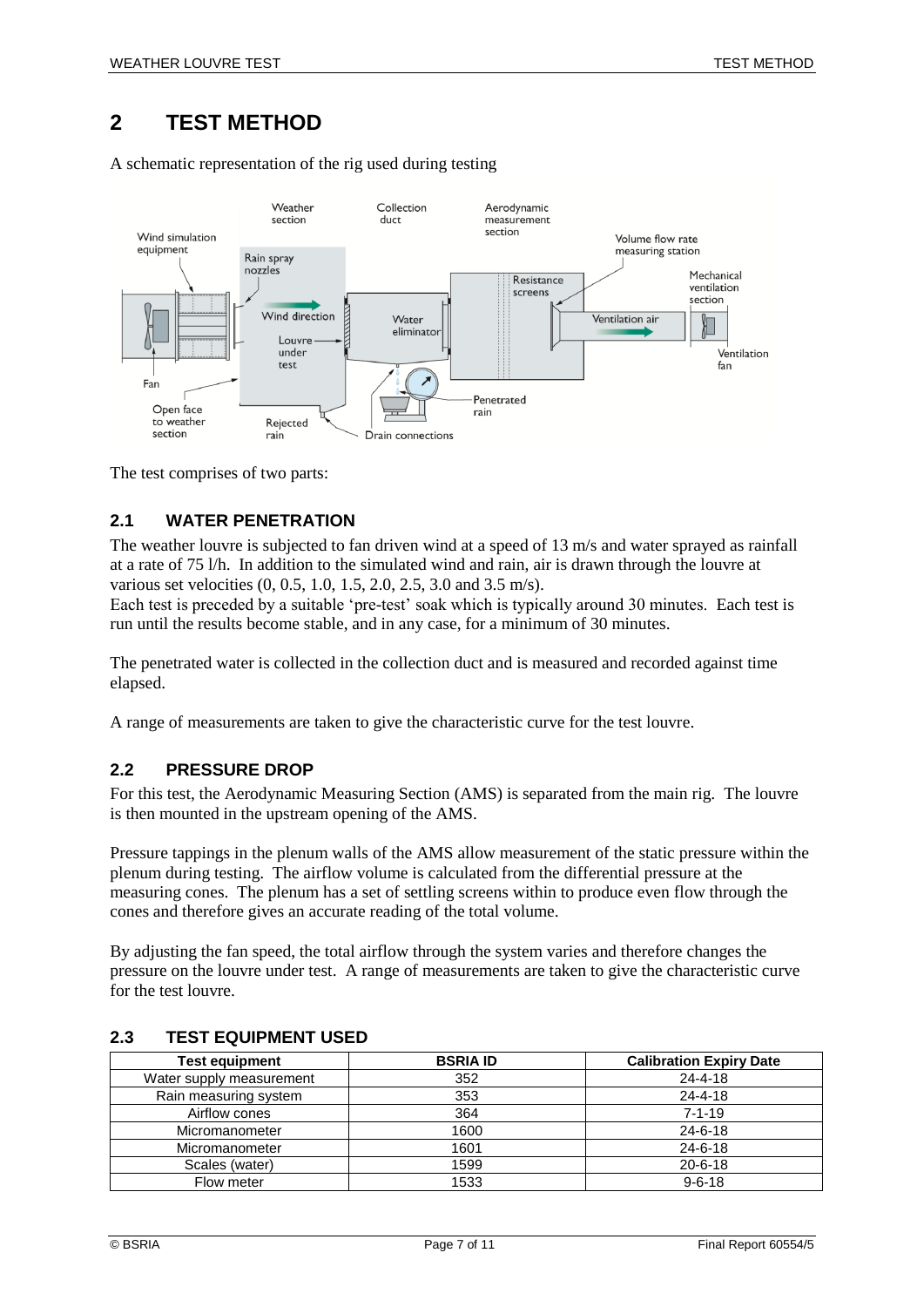## <span id="page-7-0"></span>**3 RESULTS**

### <span id="page-7-1"></span>**3.1 RAINWATER PENETRATION**

MANUFACTURER nv RENSON Sunprotection-Projects sa Date 09/02/2018 MODEL L.033HF (insect mesh) Contract 60554

| Simulated rainfall<br>Wind speed | 75<br>13.0 | mm/hr<br>m/s |                         | louvre height<br>louvre width<br>louvre area | 1000 mm<br>990 mm<br>$0.990 \text{ m}^2$ |                      |       |
|----------------------------------|------------|--------------|-------------------------|----------------------------------------------|------------------------------------------|----------------------|-------|
| <b>VENTILATION RATE</b>          |            |              | <b>WATER FLOW RATES</b> |                                              |                                          |                      |       |
| Volume                           | Velocity   |              | Supply                  | Penetrated                                   |                                          | <b>Effectiveness</b> | Class |
| $m^3/s$                          | m/s        |              | l/h                     | I/h                                          |                                          |                      |       |
|                                  |            |              |                         |                                              |                                          |                      |       |
| 0.00                             | 0.00       |              | 100.2                   | 1.4                                          |                                          | 98.2%                | B     |
| 0.49                             | 0.50       |              | 100.2                   | 2.1                                          |                                          | 97.2%                | B     |
| 0.99                             | 1.00       |              | 100.2                   | 3.4                                          |                                          | 95.5%                | B     |
| 1.49                             | 1.50       |              | 100.2                   | 9.0                                          |                                          | 87.9%                | C     |
| 1.98                             | 2.00       |              | 100.2                   | 31.2                                         |                                          | 57.9%                | D     |
| 2.48                             | 2.50       |              | 100.2                   | 42.2                                         |                                          | 43.2%                | D     |
| 2.97                             | 3.00       |              | 100.2                   | 49.0                                         |                                          | 34.1%                | D     |
| 3.47                             | 3.50       |              | 100.2                   | 58.6                                         |                                          | 21.1%                | D     |

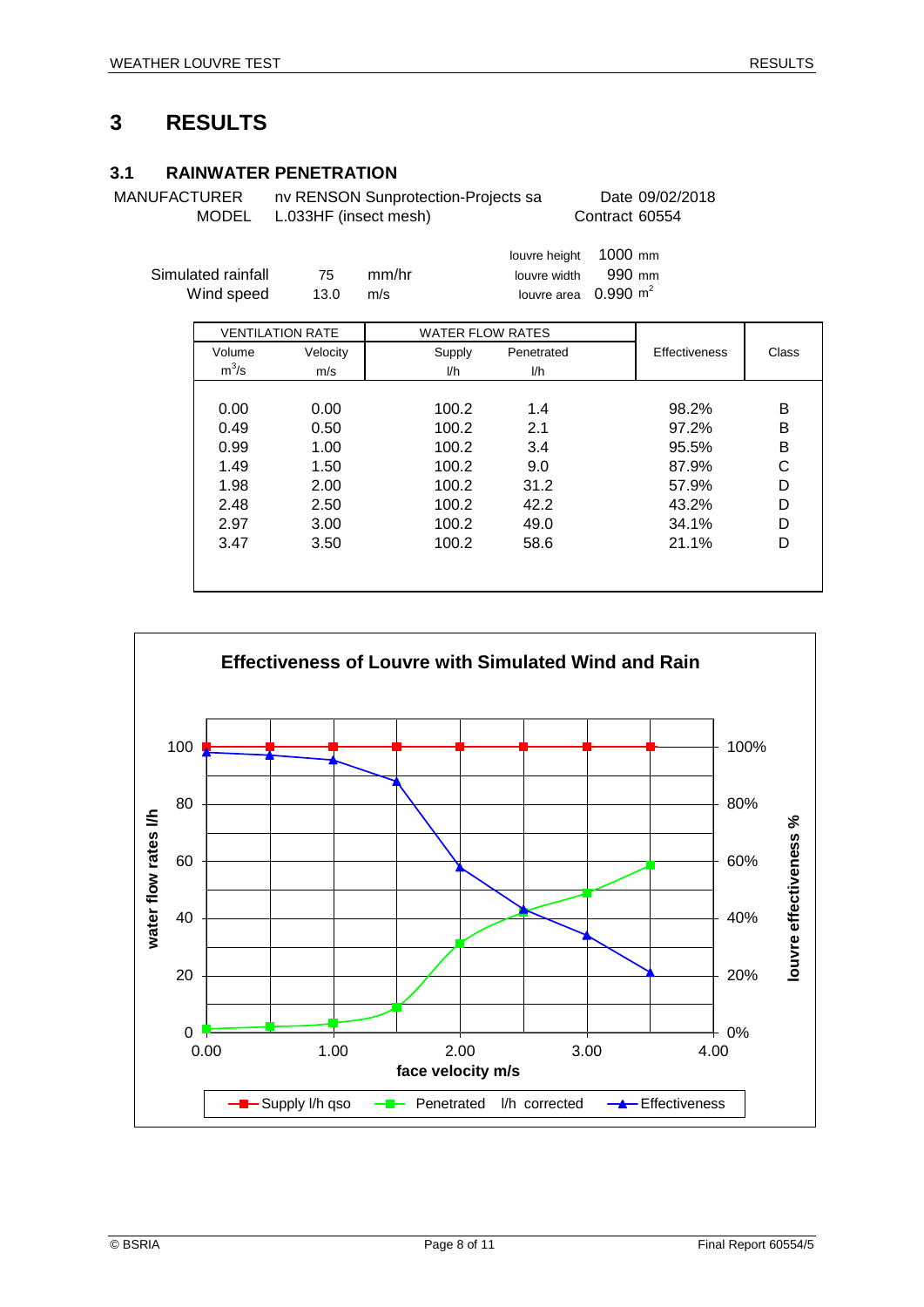## <span id="page-8-0"></span>**3.2 COEFFICIENT OF ENTRY (WITH MESH)**

| MANUFACTURER |   |
|--------------|---|
|              | . |

nv RENSON Sunprotection-Projects sa Date 12/10/2017 MODEL L.033HF (insect mesh) Contract 60554

| air temperature 15.1 °C            |  | louvre height | $1000$ mm           |
|------------------------------------|--|---------------|---------------------|
| barometer 1012 mbar                |  | louvre width  | 990 mm              |
| air density $1.218 \text{ kg/m}^3$ |  | louvre area   | $0.990 \text{ m}^2$ |

|           | louvre face velocity | air flow rate |                   |             |
|-----------|----------------------|---------------|-------------------|-------------|
| louvre pd |                      | test          | theoretical       | coefficient |
| Pascals   | m/s                  | $m^3/s$       | $m^3/s$           | $C_{\rm e}$ |
|           |                      |               |                   |             |
| 10.6      | 0.88                 | 0.869         | 4.131             | 0.210       |
| 20.9      | 1.24                 | 1.224         | 5.800             | 0.211       |
| 32.6      | 1.53                 | 1.513         | 7.244             | 0.209       |
| 46.4      | 1.81                 | 1.792         | 8.642             | 0.207       |
| 68.3      | 2.20                 | 2.179         | 10.485            | 0.208       |
| 90.5      | 2.54                 | 2.519         | 12.070            | 0.209       |
| 112.0     | 2.81                 | 2.780         | 13.427            | 0.207       |
| 134.0     | 3.10                 | 3.065         | 14.687            | 0.209       |
| 179.0     | 3.56                 | 3.526         | 16.975            | 0.208       |
| 218.0     | 3.92                 |               | 18.733            | 0.207       |
|           |                      |               |                   |             |
|           |                      |               | mean $C_{\alpha}$ | 0.208       |
|           |                      |               | Class             | 3           |



A 'trendline' for the above graph would follow  $y = 14.08x^{2.0199}$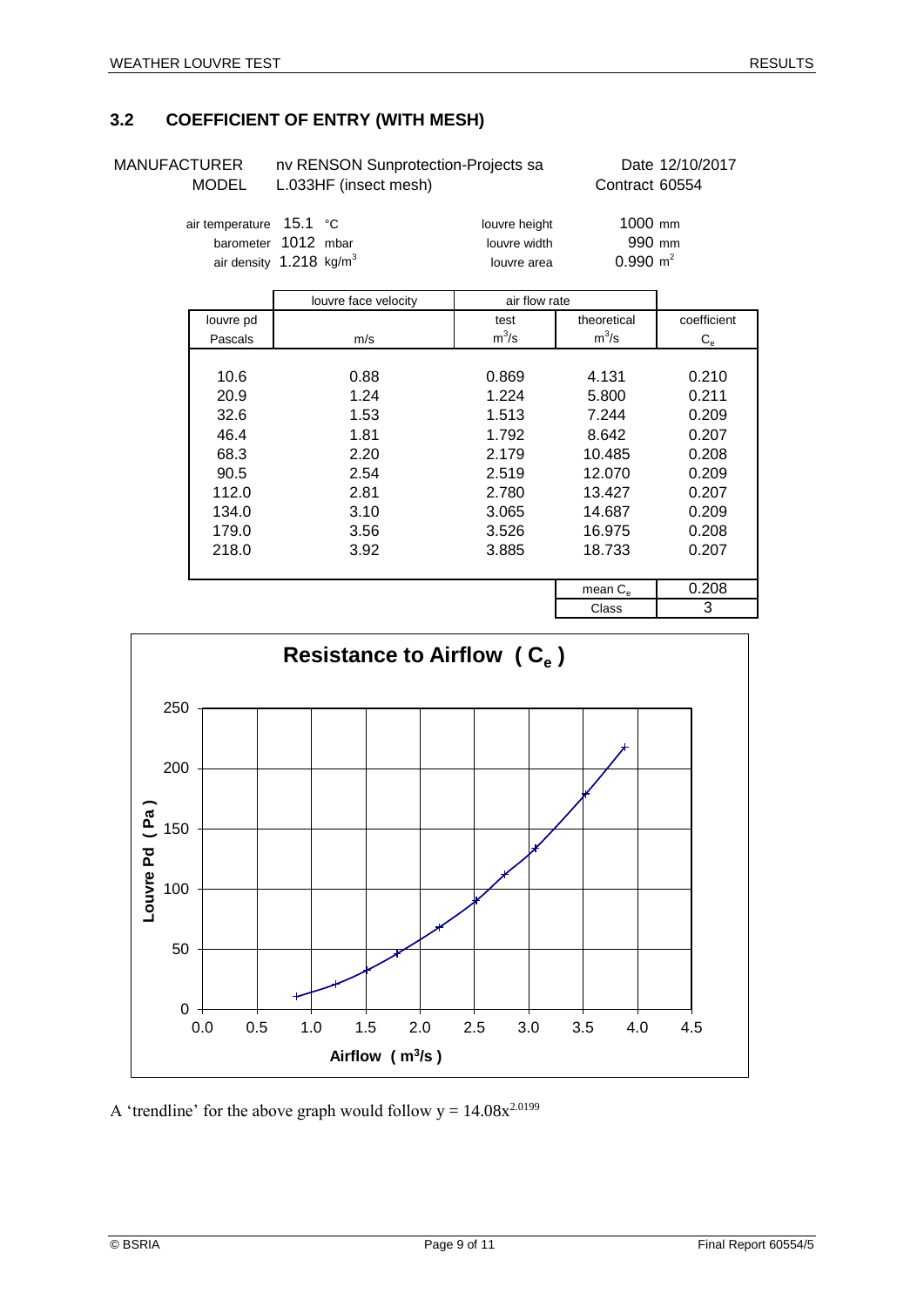## <span id="page-9-0"></span>**3.3 COEFFICIENT OF DISCHARGE (WITH MESH)**

| MANUFACTURER<br><b>MODEL</b><br>air temperature 15.4 °C<br>barometer |           | nv RENSON Sunprotection-Projects sa<br>L.033HF (insect mesh) |                                              | Date 05/10/2017<br>Contract 60554          |             |
|----------------------------------------------------------------------|-----------|--------------------------------------------------------------|----------------------------------------------|--------------------------------------------|-------------|
|                                                                      |           | 1012 mbar<br>air density 1.217 kg/m <sup>3</sup>             | louvre height<br>louvre width<br>louvre area | $1000$ mm<br>990 mm<br>$0.990 \text{ m}^2$ |             |
|                                                                      |           | louvre face velocity                                         | air flow rate                                |                                            |             |
|                                                                      | louvre pd |                                                              | test                                         | theoretical                                | coefficient |
|                                                                      | Pascals   | m/s                                                          | $m^3/s$                                      | $m^3/s$                                    | $C_{d}$     |
|                                                                      |           |                                                              |                                              |                                            |             |
|                                                                      | 10.0      | 0.80                                                         | 0.791                                        | 4.013                                      | 0.197       |
|                                                                      | 25.1      | 1.27                                                         | 1.259                                        | 6.359                                      | 0.198       |
|                                                                      | 36.8      | 1.54                                                         | 1.527                                        | 7.699                                      | 0.198       |
|                                                                      | 50.8      | 1.81                                                         | 1.792                                        | 9.046                                      | 0.198       |
|                                                                      | 75.0      | 2.20                                                         | 2.179                                        | 10.991                                     | 0.198       |
|                                                                      | 99.8      | 2.53                                                         | 2.501                                        | 12.679                                     | 0.197       |
|                                                                      | 123.0     | 2.82                                                         | 2.792                                        | 14.076                                     | 0.198       |
|                                                                      | 148.0     | 3.10                                                         | 3.066                                        | 15.440                                     | 0.199       |

199.0 3.59 3.553 17.904 0.198 236.0 3.88 3.845 19.497 0.197



A 'trendline' for the above graph would follow  $y = 15.883x^{1.9964}$